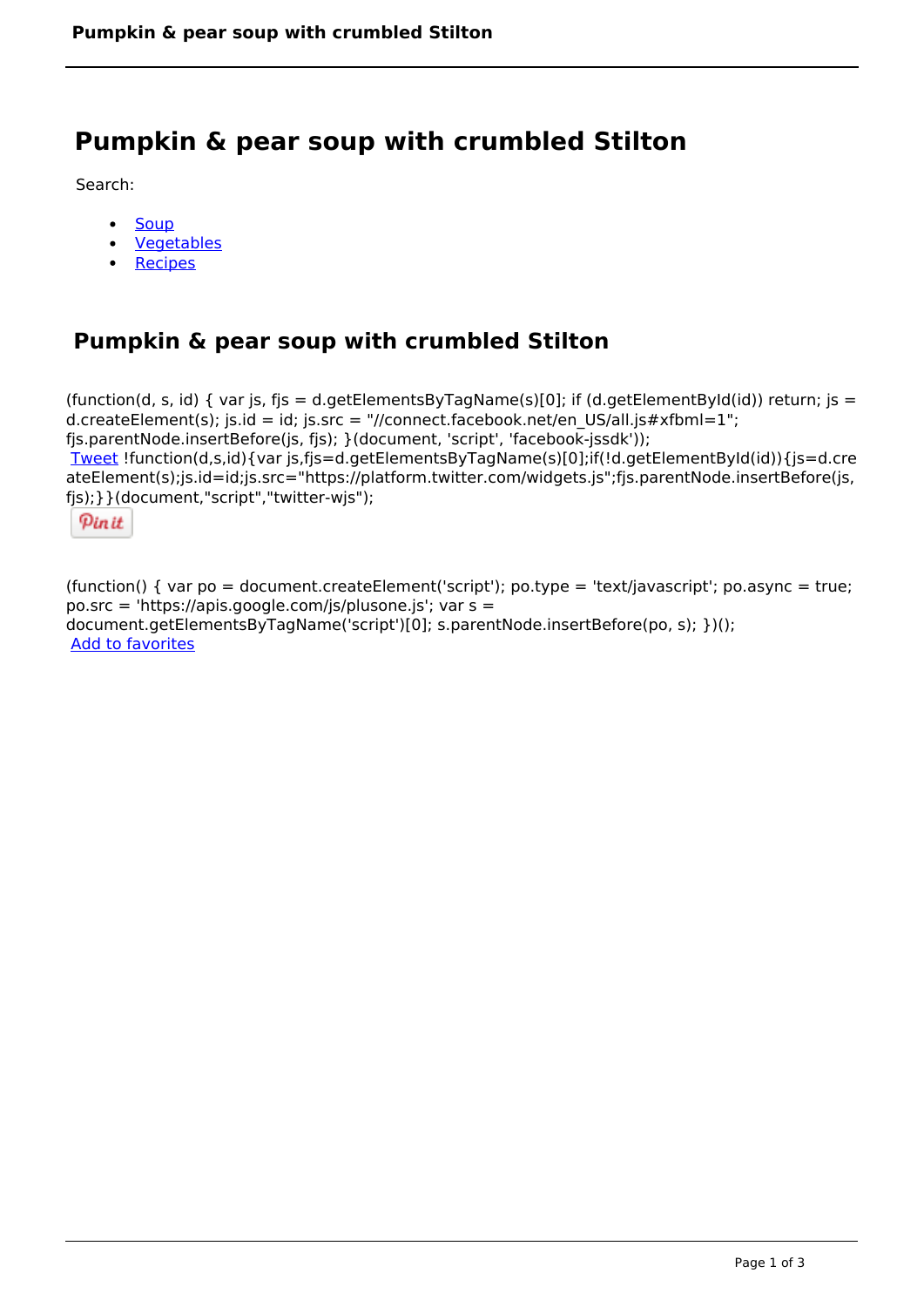### **Pumpkin & pear soup with crumbled Stilton**



#### Rate this recipe

6 people are cooking this [Count me in](https://www.naturalhealthmag.com.au/flag/flag/favorites/544?destination=printpdf%2F544&token=2b55cbc80dde06093ff2edcea946d220)

Pears are roasted to sweet perfection with butternut pumpkin and puréed to create a creamy soup that gets a luxurious garnish of Stilton cheese.

You can serve this as a first course or with a salad and crusty bread for a light autumn supper.

#### **Ingredients** (serves 6)

- 2 ripe pears, peeled, quartered and cored
- 1 kg butternut pumpkin, peeled, seeded and cut into 5 cm chunks
- 2 medium tomatoes, cored and quartered
- 1 large leek, pale green and white parts only, halved lengthwise, sliced and washed thoroughly
- 2 cloves garlic, crushed
- 2 tbsp extra-virgin olive oil
- 1⁄2 tsp salt, divided
- Freshly ground pepper to taste
- 4 cups vegetable broth or reduced-sodium chicken broth, divided
- 2⁄3 cup crumbled Stilton or other blue-veined cheese
- 1 tbsp thinly sliced fresh chives
- Salt and pepper, to taste

#### **Method**